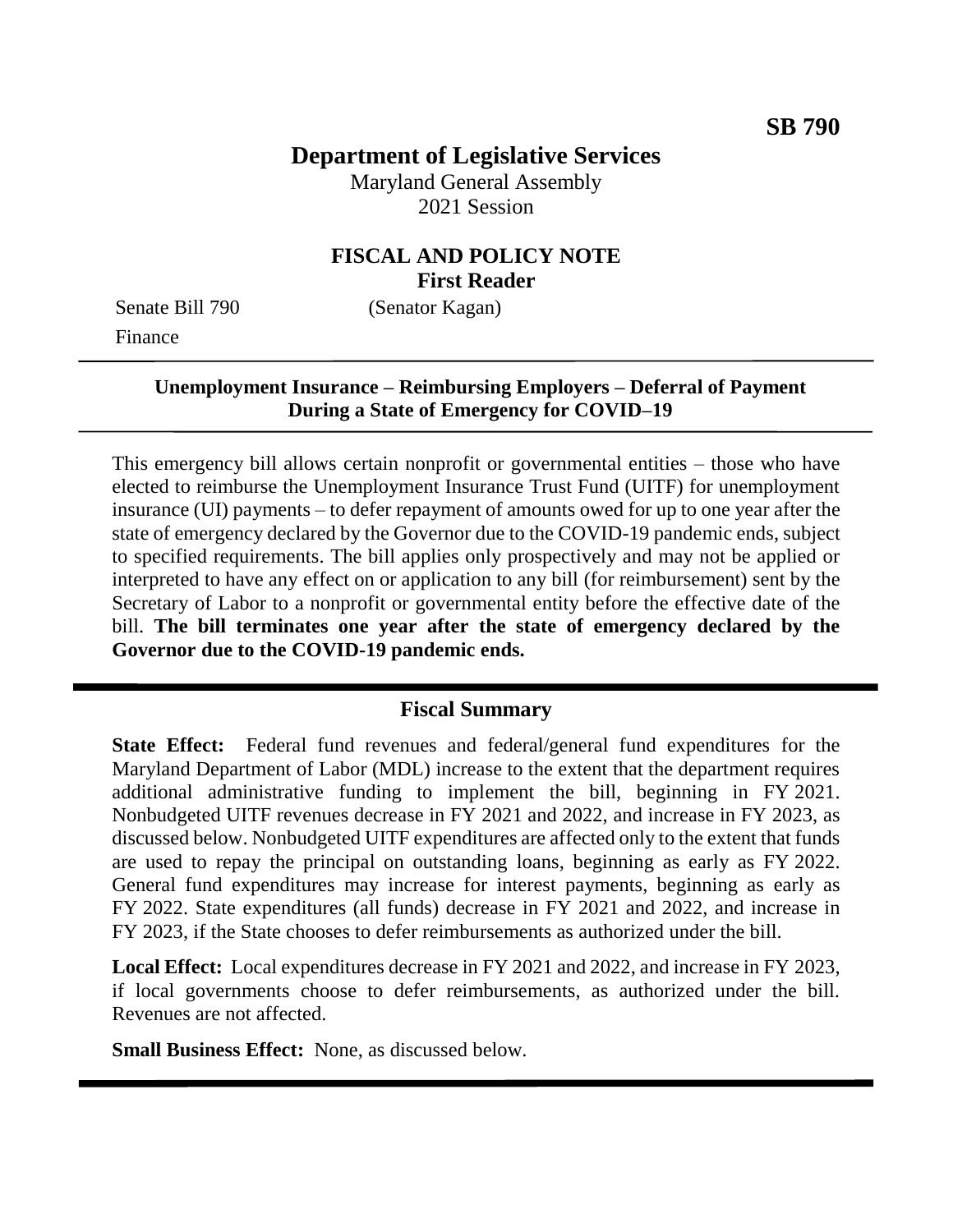# **Analysis**

**Current Law:** Most Maryland employers pay State UI taxes, although State and local governments and some nonprofit organizations reimburse UITF for claims paid in lieu of paying taxes. State UI taxes and reimbursements are typically due quarterly; however, Chapter 39 of 2021 allows employers with fewer than 50 employees to defer 2021 State UI tax payments or reimbursements until January 31, 2022, and authorizes the Secretary of Labor to offer a similar deferment in 2022.

Reimbursing employers received a 50% federal credit for UI benefits paid under the federal Coronavirus Aid, Relief, and Economic Security Act from mid-March 2020 through December 2020, which was subsequently extended through mid-March 2021. (In practice, this means UITF receives federal payments for 50% of the benefits paid during that time.)

For more information on the State's UI program, see the **Appendix – Unemployment Insurance**.

#### **State Fiscal Effect:**

#### *Administrative Costs*

MDL indicates administrative costs of approximately \$100,000 are necessary to implement the bill (mailings and related costs). If existing federal administrative funds are insufficient to cover such expenses, additional above-base federal funding will be provided, assuming that the expenses are allowable, beginning in fiscal 2021. Otherwise, general funds are needed to cover those costs.

#### *Unemployment Insurance Trust Fund*

The bill allows reimbursing employers to delay payments, which are normally billed and owed quarterly, until one year after the COVID-19 state of emergency ends. The overall effect is complicated by Chapter 39, which authorizes deferrals for small nonprofits, as described above. That said, assuming the state of emergency ends in the second half of 2021, the bill defers a portion of reimbursements until the second half of 2022, which reduces UITF revenues in fiscal 2021 and 2022, and increases UITF revenues in fiscal 2023. For context, MDL advises that reimbursing employers paid \$35.8 million in 2019.

Typically, since a deferral does not reduce amounts owed, the bill's effect would be limited to potentially reallocating revenue between fiscal years, with some foregone interest revenue. However, depending on the UITF balance (or lack thereof) over time, a delay in UITF revenues received may result in additional borrowing to cover MDL's cash flow

SB 790/ Page 2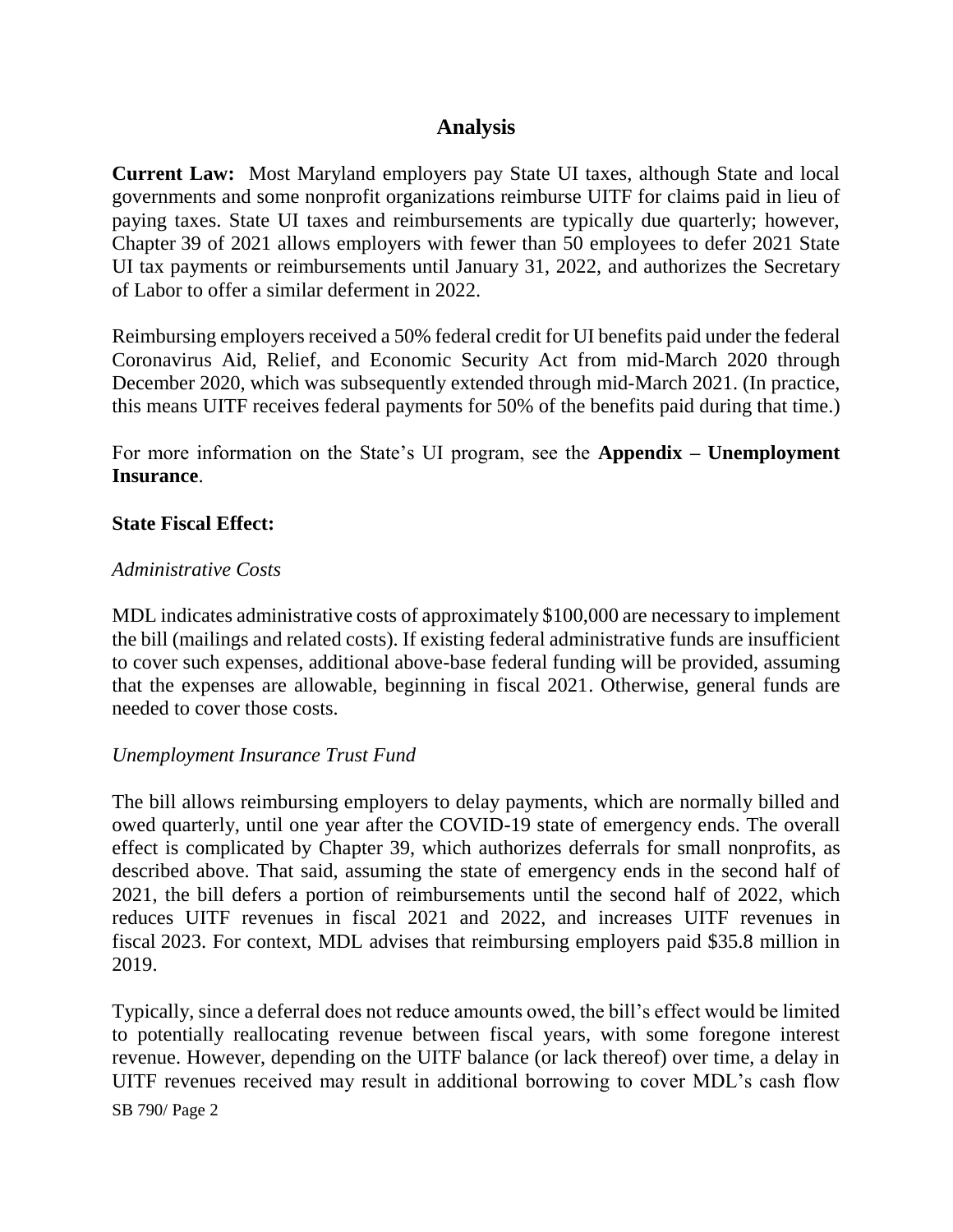needs as UITF recovers from COVID-19-related benefit payments. Interest on balances owed to the federal government must be paid back – with State general funds or some other source, not UITF – at the end of each September. The current interest rate on federal loans for UI programs is 2.277%, although that is deferred through mid-March 2021 under the December stimulus bill. Interest payments would begin as early as fiscal 2022. UITF expenditures are affected only to the extent that funds are used to repay the principal on outstanding loans, beginning as early as fiscal 2022.

#### *State as an Employer*

The State, as an employer, also reimburses UITF, and is affected in the same way as nonprofits – namely, payments may be deferred beginning in fiscal 2021 through one year after the end of the COVID-19 state of emergency. To the extent that the State chooses to do so, State expenditures (all funds) decrease in fiscal 2021 and 2022 and increase in fiscal 2023.

**Small Business Effect:** Nonprofits are not considered small businesses for purposes of fiscal and policy notes, and Chapter 39 already allows for significant deferral of reimbursement payments for small nonprofits.

# **Additional Information**

**Prior Introductions:** None.

**Designated Cross File:** None.

**Information Source(s):** Maryland Department of Labor; Department of Legislative Services

**Fiscal Note History:** First Reader - March 1, 2021 rh/ljm

Analysis by: Stephen M. Ross Direct Inquiries to:

(410) 946-5510 (301) 970-5510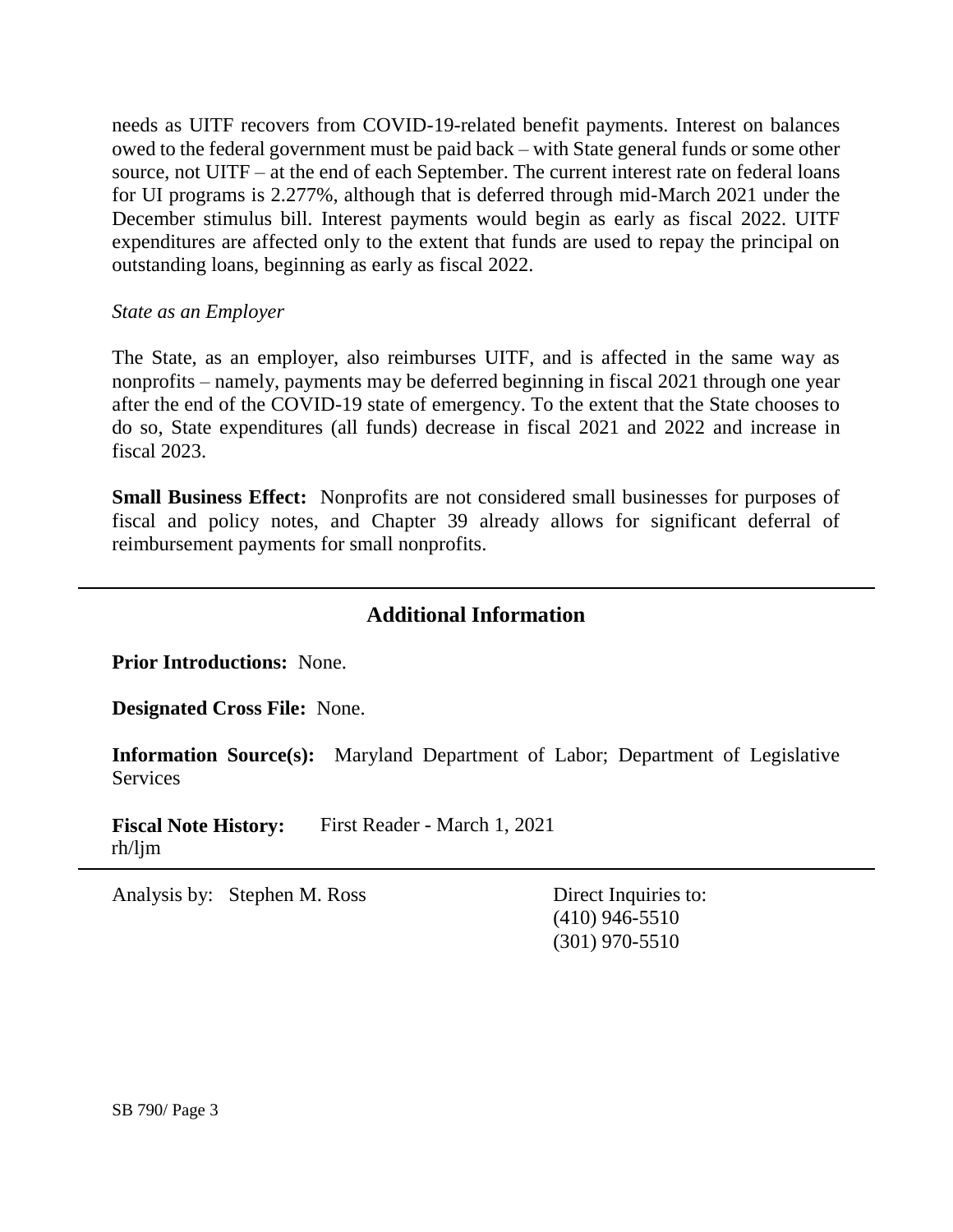# *Program Overview*

Unemployment Insurance (UI) provides temporary, partial wage replacement benefits of up to \$430 per week to individuals who are unemployed through no fault of their own and who are willing to work, able to work, and actively seeking employment. Both the federal and state governments have responsibilities for UI programs. Generally, funding for the program is provided by employers through UI taxes paid to both the federal government for administrative and other expenses and to the states for deposit in their UI trust funds. Using federal tax revenues, the UI program is administered pursuant to state law by state employees. The Maryland Department of Labor's Division of Unemployment Insurance administers the State's UI program.

Each state law prescribes the tax structure, qualifying requirements, benefit levels, and disqualification provisions. These laws must, however, conform to broad federal guidelines.

#### *Employer Contributions*

Most Maryland employers pay State UI taxes, although State and local governments and some nonprofit organizations reimburse the Unemployment Insurance Trust Fund (UITF) for claims paid in lieu of paying taxes. Therefore, for most Maryland employers, the State UI tax rate is a function of:

- the employer's specific unemployment claims history; and
- the applicable tax table, which is based on the State's UITF balance and applies to most taxable employers.

**Exhibit 1** shows the range of State UI taxes a typical employer owes based on the tax table in effect; there are other rates for new employers and in other limited circumstances. State UI taxes and reimbursements are typically due quarterly; however, Chapter 39 allows employers with fewer than 50 employees to defer 2021 State UI tax payments or reimbursements until January 31, 2022, and authorizes the Secretary of Labor to offer a similar deferment in 2022. The Act, in conjunction with a recent executive order, also generally prevents UI claims made during the COVID-19 pandemic from increasing an employer's taxes – although Table F, with its broadly higher rates, is in effect in 2021.